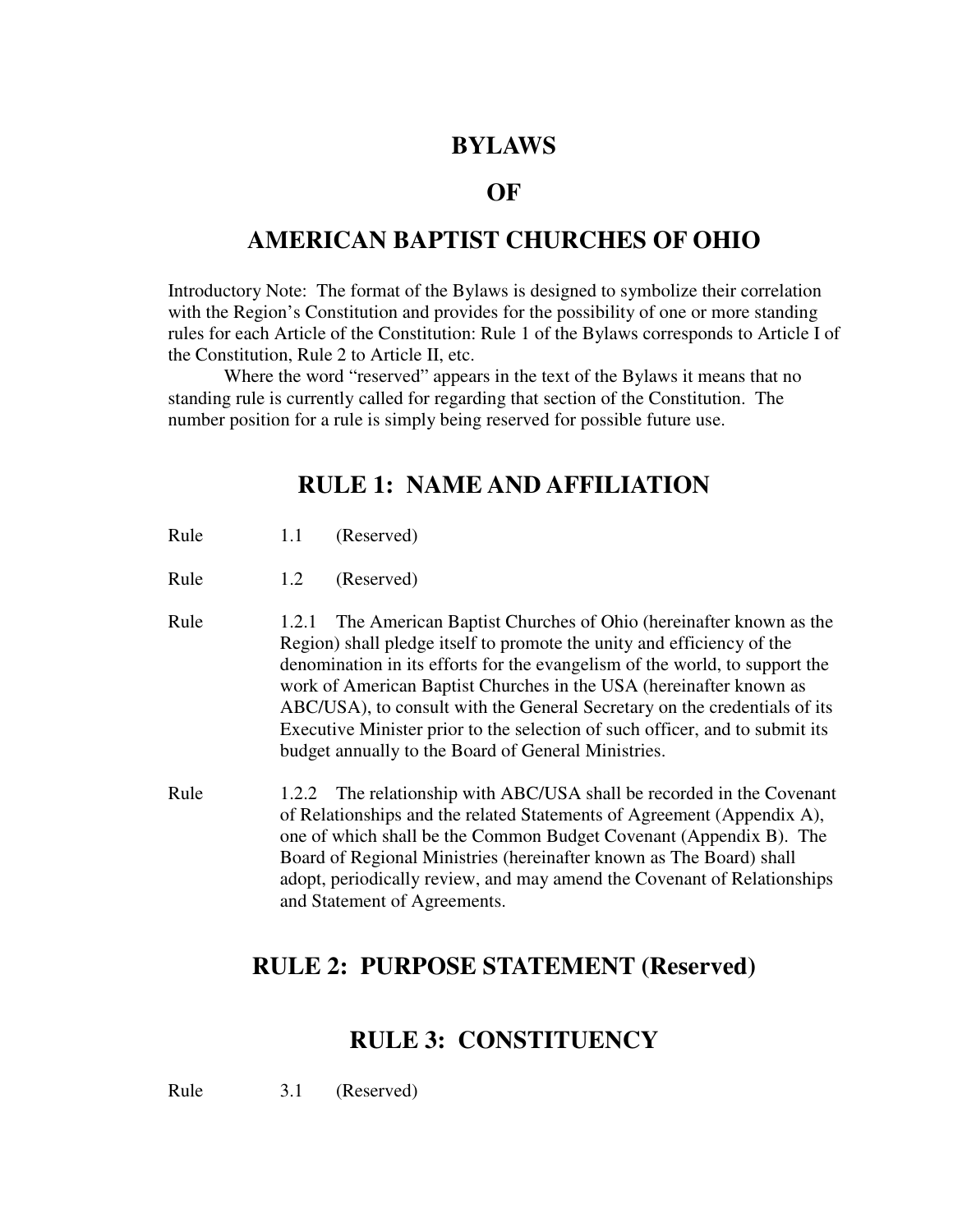#### Rule 3.2 (Reserved)

- Rule 3.2.1 A church shall be received into the Region and ABC/USA by recommendation of the association to which it has applied and been duly approved and by the vote of affirmation of the Board. Each association shall implement its own requirements regarding acceptance of a church into the fellowship of its member churches with counsel from the Region's professional staff and with reference to ABC/USA "Common Criteria for a Cooperating Church" (Appendix C) and ABC/OH's Common Criteria for an Affiliating Church" (Appendix D).
- Rule 3.2.2 A church shall be removed from the Region and ABC/USA by recommendation of the association to which it has applied and been duly approved and by the vote of removal of the Board. Each association shall implement its own requirements regarding acceptance of a church into the fellowship of its member churches with counsel from the Region's professional staff and with reference to ABC/USA "Common Criteria for a Cooperating Church" (Appendix C) and ABC/OH's Common Criteria for an Affiliating Church" (Appendix D).

Rule 3.3 (Reserved)

### **RULE 4: OFFICERS**

- Rule 4.1.1 The President shall be the chief elected corporate officer and shall preside at all meetings of the Region, the Board of Regional Ministries, and the Executive Committee. The President shall see that the policies and actions of the Board are implemented by the Executive Minister. The President shall report to the Region and the Board on the condition of the affairs of the Region. The President shall be an ex officio member of all committees, ministry teams, and task groups except the Nominating Committee. An annual report shall be compiled and published in a timely manner by the President.
- Rule 4.1.2 The Vice-President shall assume the duties of the President when the President is absent. The Vice-President shall hold responsibility for informally reviewing the Bylaws annually (When needed the vicepresident shall be a member of a bylaw review committee.), monitoring the Region's Goals and Objectives, and shall have powers and be charged with such duties as the Board or as the President may delegate.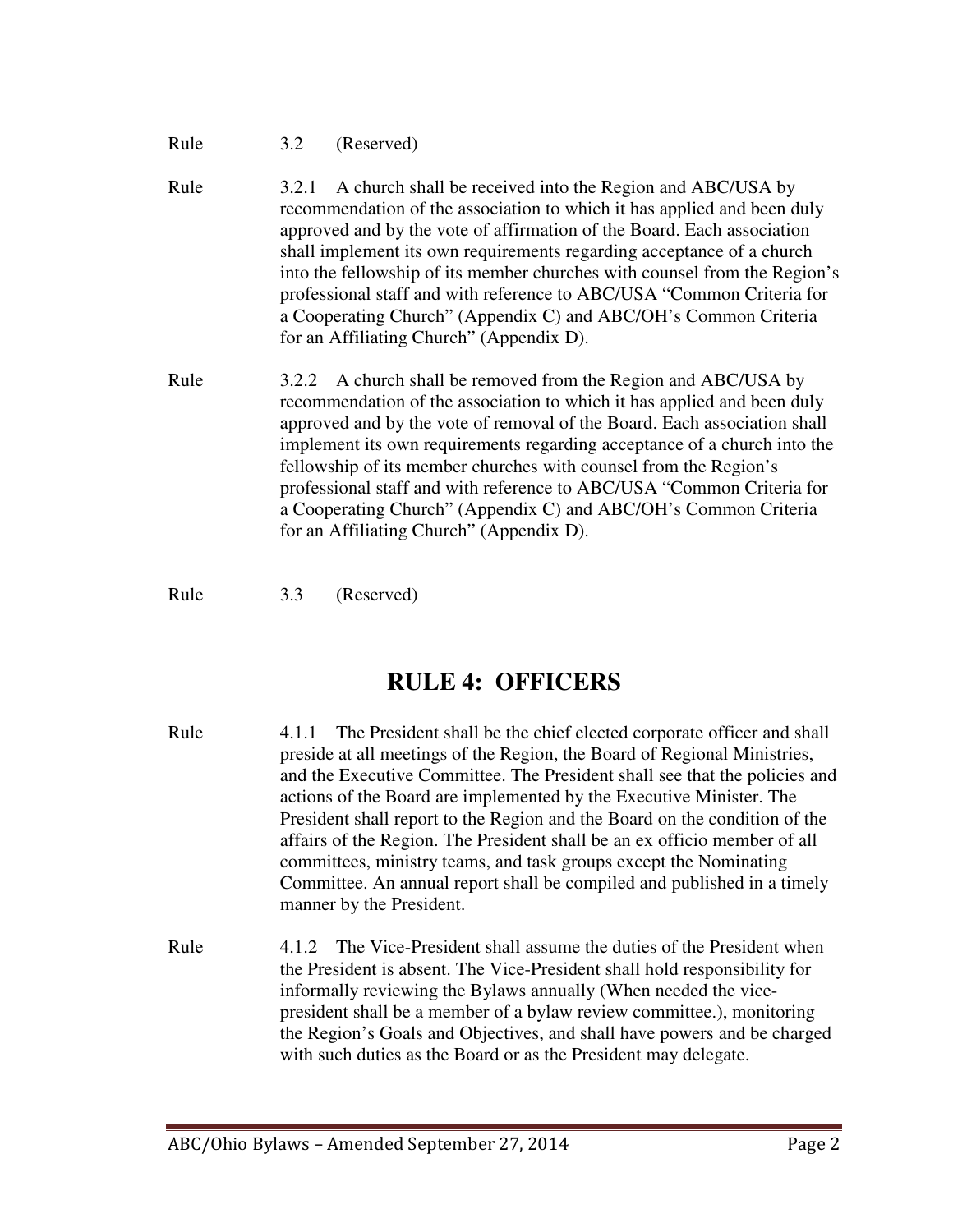- Rule 4.1.3 The immediate Past President shall serve on the Board and shall provide continuity within the Region.
- Rule 4.1.4 The Secretary shall have the responsibility for maintaining the official non-financial records of the Region, the Board, and its Executive Committee, and shall perform all other duties usually pertaining to such office.
- Rule 4.1.5 The Treasurer, under the direction of the Board, shall review the financial affairs of the Region. The Treasurer shall see that accurate records are kept of the funds of the Region and shall present a written financial report at each annual meeting, shall be a member of the Region Finance Committee, and to the Board of Regional Ministries at such times as the Board may direct. The Treasurer shall give bond satisfactory to the Board.
- Rule 4.1.6 All officers of ABC/OH shall be members of ABC/USA Cooperating Churches (See Appendix C) and ABC/OH Participating Churches (See Appendix D).
- Rule 4.2 (Reserved)
- Rule 4.3 (Reserved)

### **RULE 5: BOARD OF REGIONAL MINISTRIES**

- Rule 5.1.1 (Reserved)
- Rule 5.1.2 (Reserved)
- Rule 5.1.3 (Reserved)
- Rule 5.2 (Reserved)
- Rule 5.2.1 (Reserved)
- Rule 5.2.2 (Reserved)
- Rule 5.3 All members of the Board shall be a member of good standing in a ABC/OH Participating Church (Appendix D).
- Rule 5.4 (Reserved)
- Rule 5.5 (Reserved)
- Rule 5.6 (Reserved)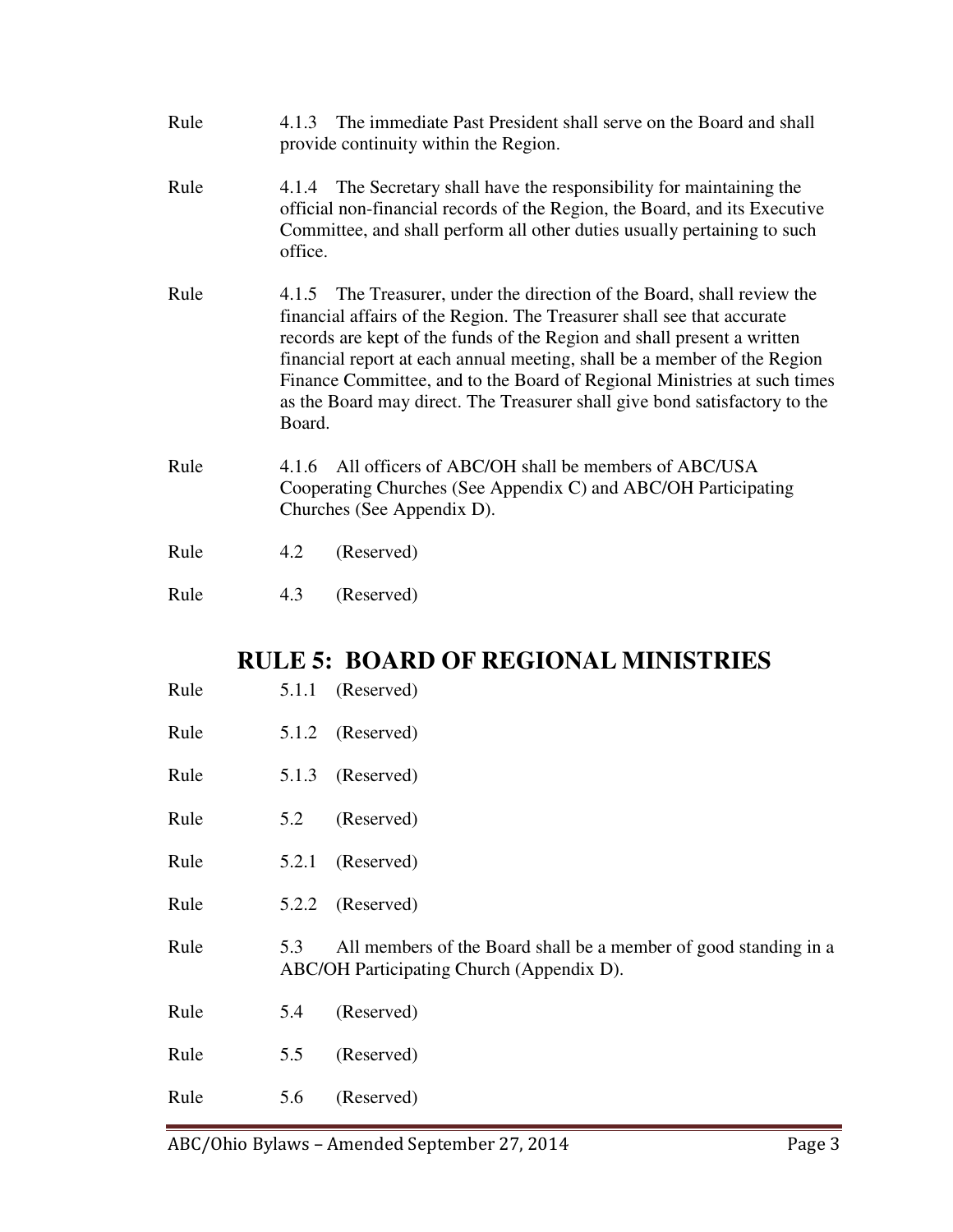Rule 5.7 (Reserved)

Rule 5.8 (Reserved)

- Rule 5.9 The Bylaws of the Region may be amended or revised by a twothirds vote of the members of the Board present at any duly called meeting of the Board. The only exception to this has to do with provisions of the Bylaws relating to the Region's affiliation and relationship with ABC/USA. In such cases, the amendment or revision must be recommended by the Executive Committee and a copy of any proposed amendment or revision must be sent to all members of the Board at least two weeks prior to the meeting. The vote then requires a two-thirds majority of Board members belonging to churches affiliated with ABC/USA.
- Rule 5.10 There shall be an Executive committee of the Board empowered to act on behalf of the Board between meetings in all matters except where such action is contrary to established Board policy. The Committee shall be accountable to the Board, and all actions shall be reported to the Board at its next meeting.
- Rule 5.10.1 The Executive Committee shall be composed of the following: five Officers, the Executive Minister, and three Board members. The three Board Members shall be elected by the Board annually.
- Rule 5.10.2 Except when in Executive Session, which may be called by the President, the Executive Minister, or requested by the Executive Committee, the Professional staff shall attend meetings of the Executive Committee. Their role shall be that of resource.
- Rule 5.10.3 The Executive Committee shall meet at least two times a year or at the call of the President or the Executive Minister.
- Rule 5.10.4 A majority of the Executive Committee shall constitute a quorum.
- Rule 5.10.5 The Executive Committee shall evaluate the work of the Executive Minister every four (4) years in consultation with the General Secretary, ABC/USA. The Committee shall make a report to the Board on the job performance of the Executive Minister.
- Rule 5.10.6 The Constitution and Bylaws shall be reviewed every five years by a committee appointed by the Executive Committee for that purpose.
- Rule 5.10.7 The Executive Committee shall appoint a parliamentarian from the Board to interpret the Constitution and Bylaws.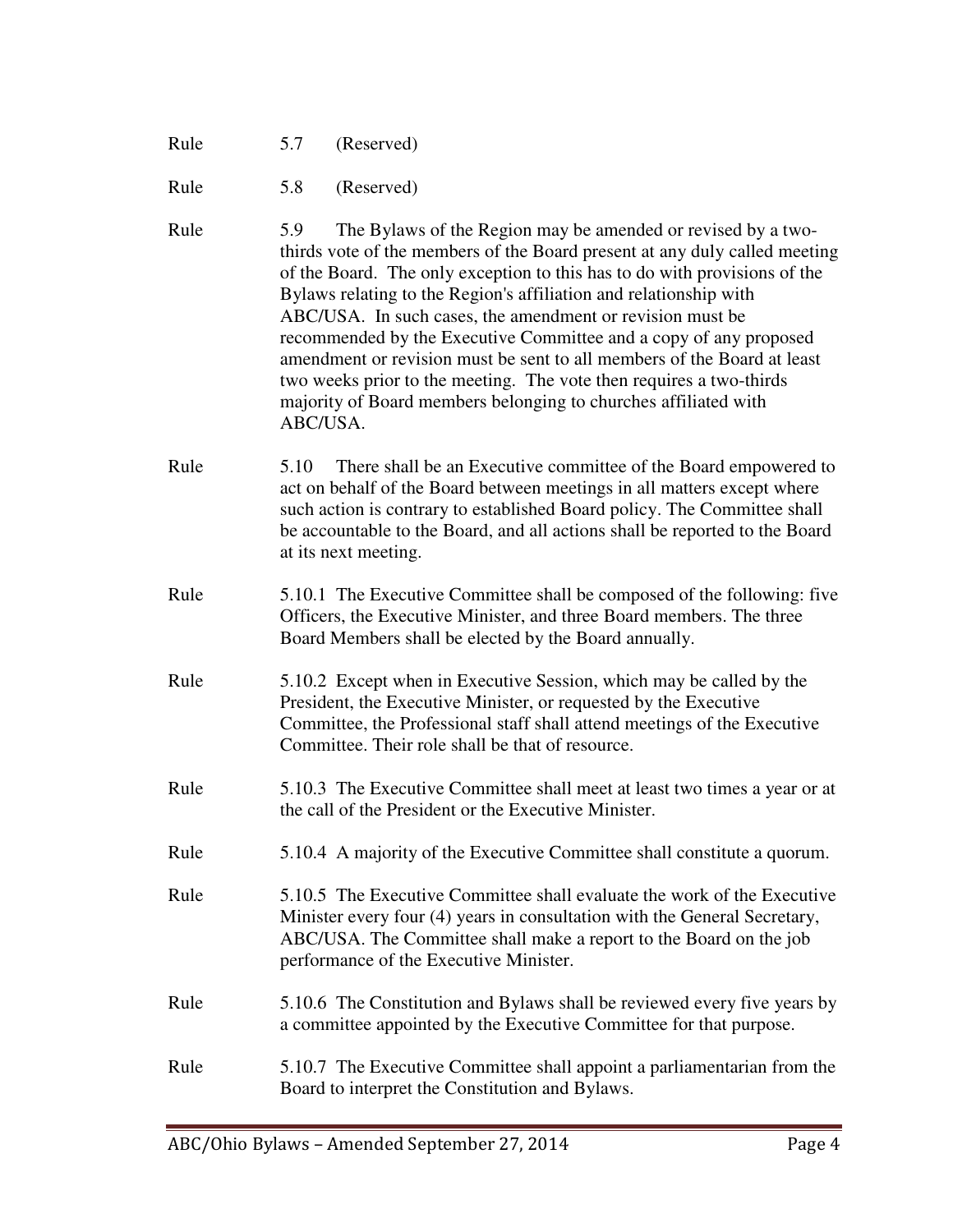- Rule 5.10.8 The Executive Committee may function as the Personnel Committee.
- Rule 5.11 The Board, in consultation with the President and Executive Minister, may appoint standing committees, committees, ministry teams, and task forces as needed to accomplish its goals. Any group requiring funding must have its funding approved by the Region Board. Task forces shall be appointed for specific tasks and for specific periods of time and then disbanded.
- Rule 5.12 (Reserved)
- Rule 5.13 The Board shall hire through written ballet the Executive Minister with two-thirds majority, with consultation of the Office of General Secretary or its representative.
- Rule 5.13.1 The Board shall appoint a Search Committee to recommend a qualified person to fill the office of the Executive Minister when a vacancy occurs. The Committee shall be comprised of a Past President, five members-at-large elected by the Board, and the President. The Past President shall convene the committee which shall elect its own chairperson. The presidents of the auxiliary organizations may serve as non-voting ex officio members. The credentials of all persons to be considered for the office of Executive Minister shall be approved by the General Secretary of ABC/USA. The personnel of the Search Committee as originally comprised shall continue as members of the Committee until the office of Executive Minister has been filled.
- Rule 5.13.2 The Search Committee will make a recommendation for an Interim Executive Minister to the Board.
- Rule 5.13.3 All Search Committee members for Executive Minister and staff must be members of an ABC/USA Cooperating Church (Appendix ??) and members of an ABC/OH Participating Church (Appendix ??).
- Rule 5.14 (Reserved)
- Rule 5.15 (Reserved)
- Rule 5.16 (Reserved)
- Rule 5.17 In order to optimize effective participation of Board members as well as be good stewards of the Region's funds, it is expected that all Board members will attend all meetings of the Board and respective committees and teams to which they have been assigned, unless prevented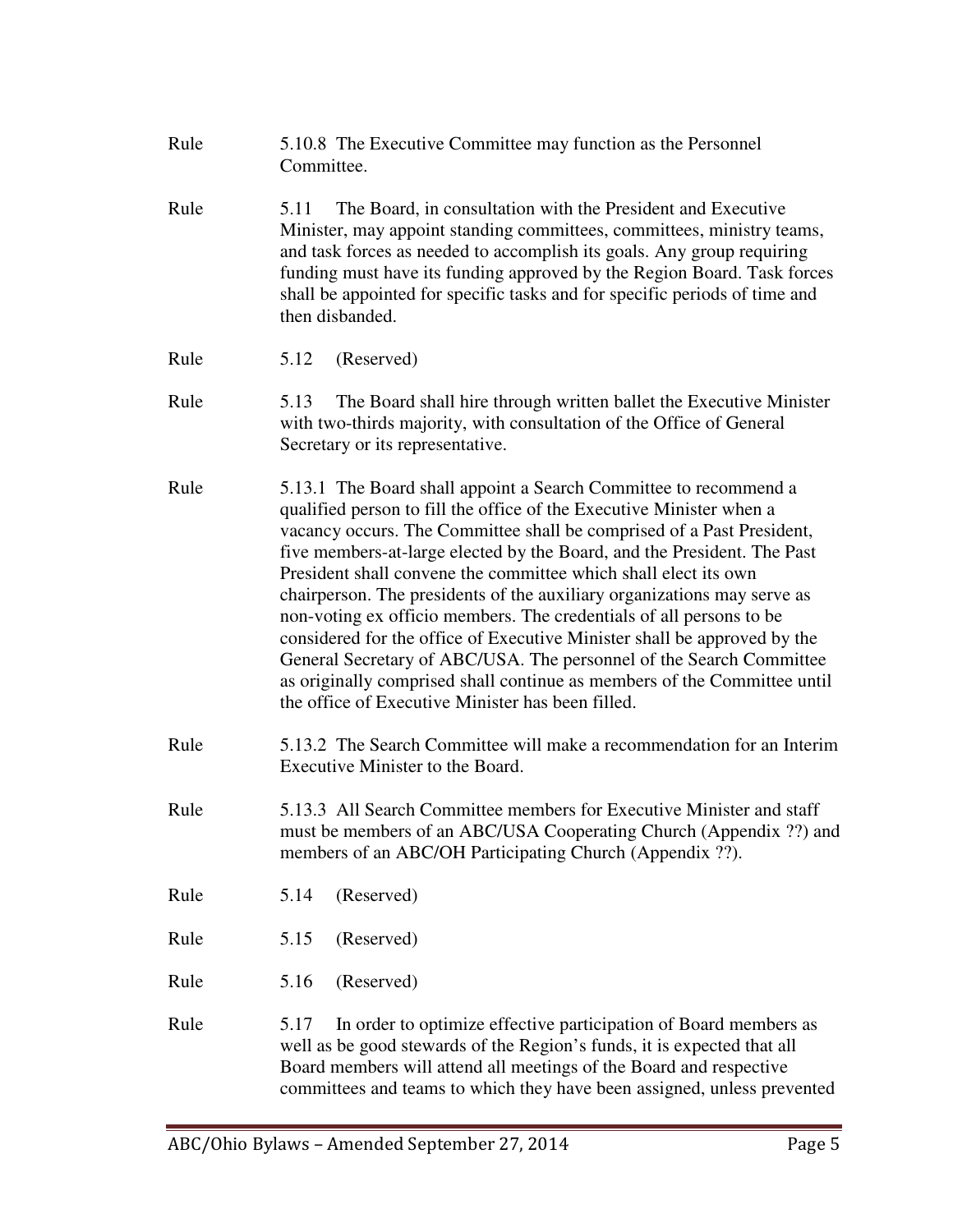by unavoidable reasons. Inability to attend such meetings should be communicated as far as in advance as possible before the scheduled date of the meeting. All Board members are expected to arrive at all meetings on time, and remain until adjournment of each meeting (unless early departure is necessary due to unforeseen circumstances). A position will be considered vacant after three (3) consecutive, unexcused absences. Authority to grant excuses shall be vested in the Executive Minister.

Rule 5.18 (Reserved)

### **RULE 6: PROFESSIONAL STAFF**

| Rule | In addition to the duties defined in the Constitution, the Executive<br>6.1<br>Minister shall be responsible for relating the ministry and mission of the<br>Region to ABC/USA and the ministry and mission of ABC/USA to the<br>Region; shall represent the Region on the National Leadership Council<br>and such other boards and committees as may be requested (within the<br>limitation of time and responsibility for the total ministry of the Region)<br>and shall serve as chief negotiator between the Region and ABC/USA in<br>matters of mutual concern and contract, such as finances and program<br>commitments. In exercising these responsibilities, the Executive Minister<br>shall always be subject to the policies and priorities established by the<br>Region through the Board. |
|------|-------------------------------------------------------------------------------------------------------------------------------------------------------------------------------------------------------------------------------------------------------------------------------------------------------------------------------------------------------------------------------------------------------------------------------------------------------------------------------------------------------------------------------------------------------------------------------------------------------------------------------------------------------------------------------------------------------------------------------------------------------------------------------------------------------|
| Rule | 6.2<br>It shall be the responsibility of the Executive Minister and the<br>professional staff to assist and undergird local churches and associations in<br>the fulfillment of their ministries, relating them to the work and mission of<br>the Region and the world mission of ABC/USA. Responsibilities also<br>include the pastoral needs of the Region's professional church leadership.                                                                                                                                                                                                                                                                                                                                                                                                         |
| Rule | The Executive Minister shall be assisted in his/her pastoral<br>6.2.1<br>responsibilities by the Regional Ministers.                                                                                                                                                                                                                                                                                                                                                                                                                                                                                                                                                                                                                                                                                  |
| Rule | The Regional Ministers shall be assisted in their duties of caring<br>6.2.2<br>for and resourcing pastors and churches by the Associate Regional<br>Ministers (ARMs). ARMs are volunteers who are trained and<br>commissioned for their various ministries.                                                                                                                                                                                                                                                                                                                                                                                                                                                                                                                                           |
| Rule | The Executive Minister shall contract with venders and contractors<br>6.2.3<br>for other regional responsibilities and needs (i.e. website, printing,<br>finances) in coordination with the Board.                                                                                                                                                                                                                                                                                                                                                                                                                                                                                                                                                                                                    |
| Rule | The Regional Ministers shall submit an annual written report in<br>6.3<br>December to the Executive Minister.                                                                                                                                                                                                                                                                                                                                                                                                                                                                                                                                                                                                                                                                                         |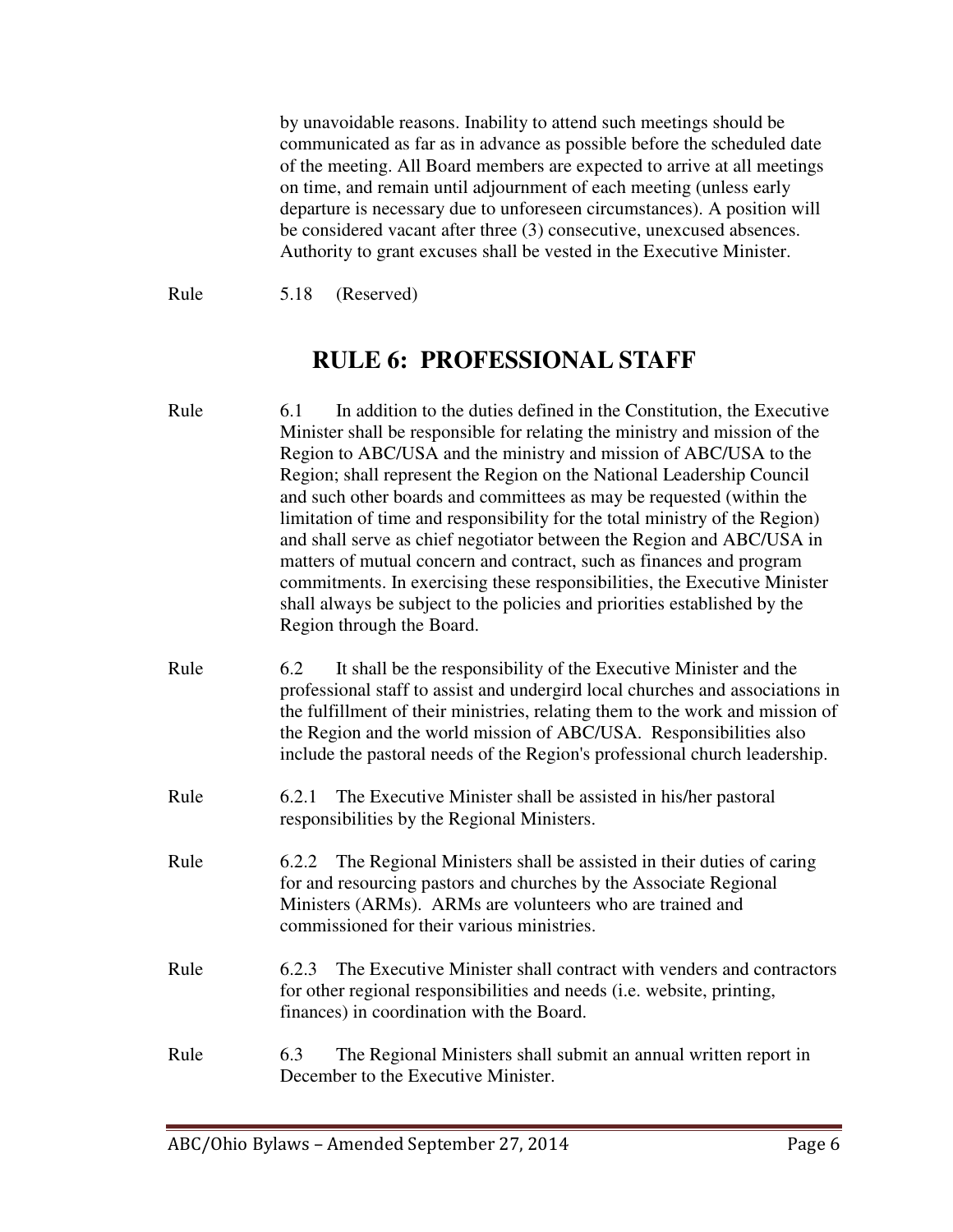### **RULE 7: REGIONAL MEETINGS**

Rule 7.1 A voting delegate is defined according to the constitution Article 3

section 3 for the Regional Meetings. Only these delegates may vote in the meeting. Only voting delegates from ABC/USA affiliated churches may vote on matters concerning the Region's affiliation and relationship with ABC/USA. Rule 7.1.1 All persons who attend the Regional Meeting must register as delegates or as visitors except when invited as a special guest through the office of the Executive Minister, or providing that particular portions of the program are open sessions. Voting delegates shall submit registration forms duly authorized by the church, association, or organization they represent. Rule 7.1.2 Minutes of a Regional Meeting and of special meetings of the Region shall be referred to the Board for approval, subject to correction at the next meeting of the Board. Rule 7.1.3 A Regional Minister or an Executive Minister's appointee shall be assigned to plan the Regional Meeting. Rule 7.1.4 (Reserved) Rule 7.1.5 The Nominating Committee shall consist of five members with a three year term and shall be appointed by the Board. The Nominating committee is charged with the responsibility of finding and providing names of those who will serve on the Region Board as both members and officers and of offering a list of names to be used for Ministry Teams, Committees, and Task Forces. Rule 7.1.5.1 The length of the Nominating Committee member term will be three years with a limit of two consecutive terms; there shall be a minimum one-year break before being eligible to serve on the Committee again. The Committee will initially be staggered on their first term length. Rule 7.1.5.2 The same qualifications and matrix will be used for selecting Nominating Committee members as is used for the Region Board. That matrix is Giftedness, Location (Geography), Financial Expertise, Legal Expertise, Theological Training, Occupation, Education, Connectional Relationships, Gender and Ethnicity. Rule 7.1.5.3 The chair of the Nominating Committee will be appointed by the Region Board out of the committee.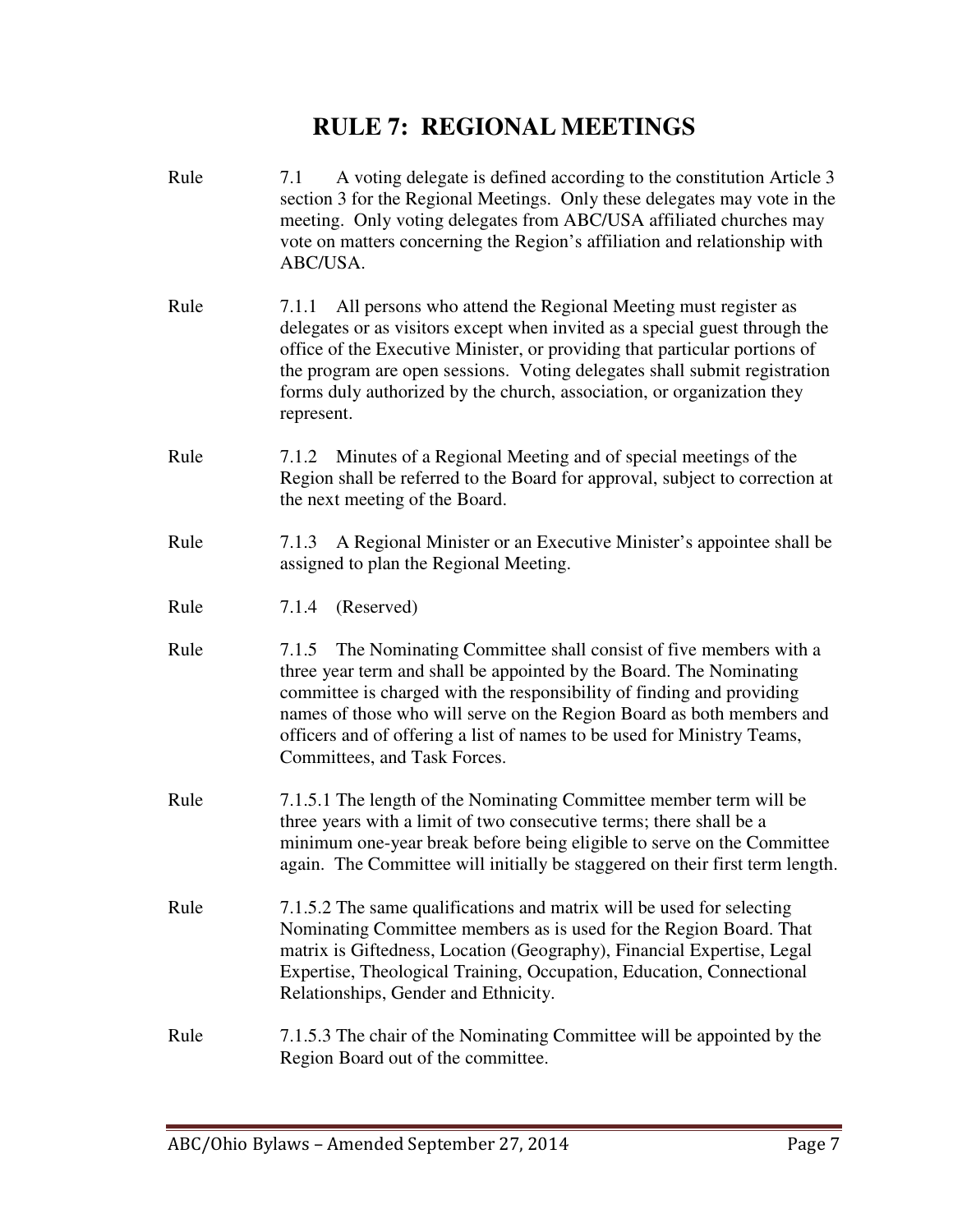- Rule 7.1.5.4 The Executive Minister of ABC/OH or his/her designee shall serve as a voting ex-officio member of the Nominating Committee; this position will create a bridge connecting the Nominating Committee to the Region Board. Rule 7.1.5.5 In the event that a vacancy occurs on the Nominating Committee during the course of an unexpired term, the Regional Board shall have the authority to find an alternate person to fill the vacancy for the balance of the term, following the guidelines in Rule 7.1.5.6 The alternate's term shall be limited to that of the person he/she succeeds. Fulfillment of an unexpired term shall count as a full term with regards to re-election. Rule 7.2 No written document such as a resolution or statement of concern shall be introduced at a Regional Meeting session unless permission is first granted by the delegates in business session and submitted to the Board at the Board meeting before the Regional Meeting. Permission requires a two-thirds vote in favor. A statement of concern shall not be acted on by delegates but may be presented at a Regional Meeting session by the Board.
- Rule 7.3 (Reserved)

## **RULE 8: FINANCES**

- Rule 8.1.1 Real property held by the Region shall be entrusted to the Baptist Foundation Inc., and shall be subject to its Constitution and Code of Regulations. Rule 8.1.2 The Region shall cooperate with ABC/USA in the collection of mission contributions for the denomination in the Region. Rule 8.1.3 The Board shall be responsible for the Region's financial assets, and shall make an annual report to the Region.
- Rule 8.1.4 The Finance Committee shall be responsible for developing, implementing and maintaining an annual budget, an investment strategy and policy that will satisfy the financial needs of the Region. The Finance Committee will be made up of current board members as well as professionals from the investment community. These professionals shall represent the diversity of the Region and will serve in an advisory capacity of those seated Board Members. The Finance Committee is accountable to the Board and its officers.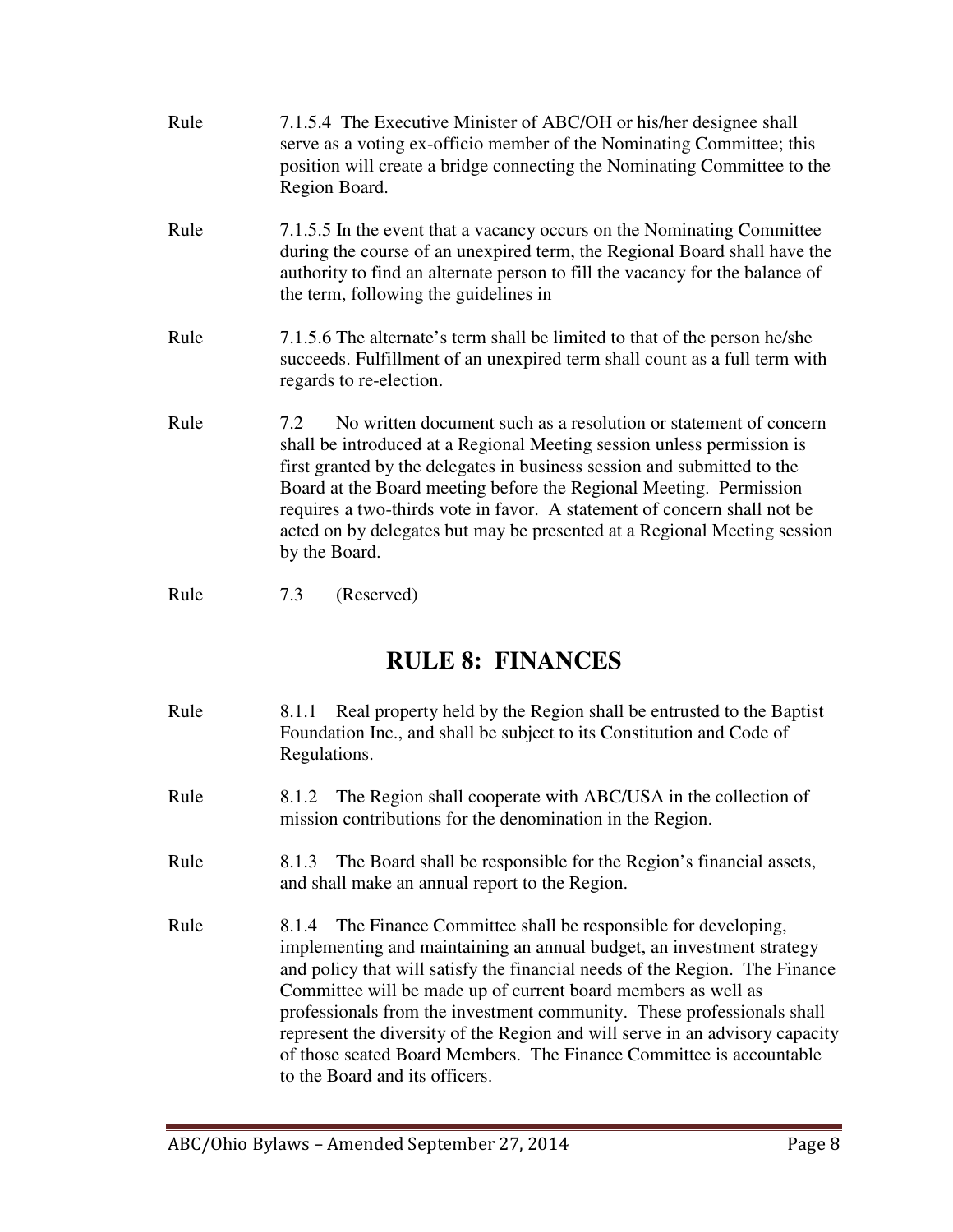| Rule | 8.2 | (Reserved) |
|------|-----|------------|
| Rule | 8.3 | (Reserved) |
| Rule | 8.4 | (Reserved) |
| Rule | 8.5 | (Reserved) |

## **RULE 9: AUXILIARY ORGANIZATIONS**

| Rule | A group shall submit a written request to the President of the<br>9.1<br>Board to apply to become a recognized auxiliary organization. Such<br>requests shall include the organization's statement of purpose, a current<br>budget, and plans to carry out the common criteria for a region auxiliary<br>(rule 9.1.1). The Board shall approve or deny the request.                                                                                                                                                                                                                                                                                                                                                                                                |
|------|--------------------------------------------------------------------------------------------------------------------------------------------------------------------------------------------------------------------------------------------------------------------------------------------------------------------------------------------------------------------------------------------------------------------------------------------------------------------------------------------------------------------------------------------------------------------------------------------------------------------------------------------------------------------------------------------------------------------------------------------------------------------|
| Rule | The common criteria for a region auxiliary are as follows:<br>9.1.1<br>a. Publicize a purpose statement compatible with the purpose<br>statement of ABC/USA (Appendix E).<br>b. Support the Region's mission, help promote the Region's<br>goals, and educate the auxiliary's constituency about American<br>Baptist auxiliary organizations.<br>c. Participate regularly in the programs and ministries of the<br>Region and its member associations.<br>d. Use Region program resources appropriate for the auxiliary's<br>needs and offer auxiliary resources to the Region for the good<br>of its constituency.<br>e. Provide timely reports to the Region Board.<br>Enhance the relationship of the auxiliary's members with the<br>f.<br>Region and ABC/USA. |
| Rule | 9.1.2 Each organization shall submit a written annual report of program<br>and financial report to the Board.                                                                                                                                                                                                                                                                                                                                                                                                                                                                                                                                                                                                                                                      |
| Rule | The Executive Committee shall review the status of each auxiliary<br>9.1.3<br>organization at least every three years relative to Rule 9.1.1 and 9.1.2 it<br>will then be the recommendation of the Executive Committee to the Board<br>to renew or deny the auxiliary organization status from the organization.                                                                                                                                                                                                                                                                                                                                                                                                                                                  |

# **RULE 10: DISSOLUTION OF ORGANIZATION (Reserved)**